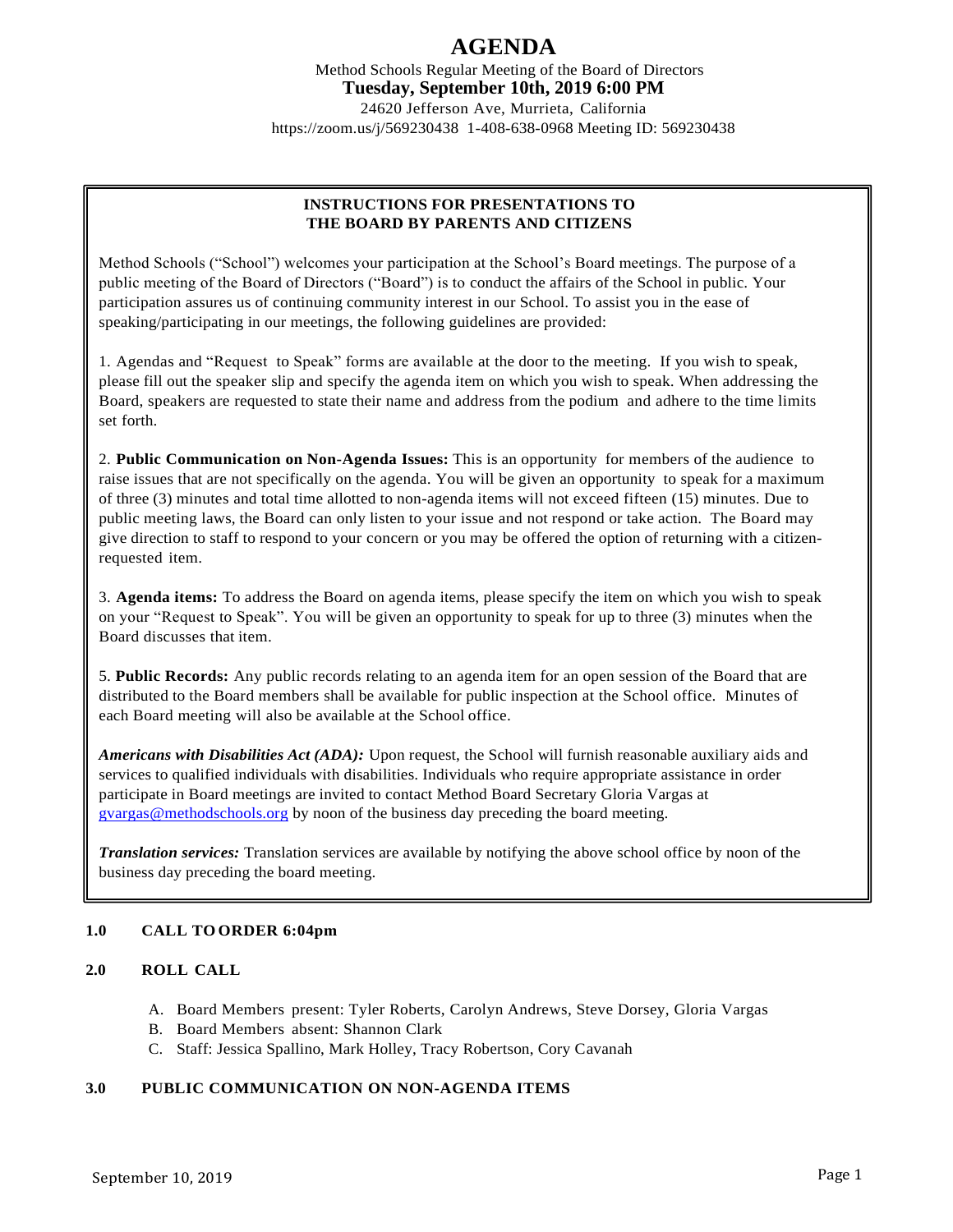Method Schools Regular Meeting of the Board of Directors

## **Tuesday, September 10th, 2019 6:00 PM**

24620 Jefferson Ave, Murrieta, California

https://zoom.us/j/569230438 1-408-638-0968 Meeting ID: 569230438

No individual presentation shall be for more than three (3) minutes and the total time for this purpose shall not exceed fifteen (15) minutes. Ordinarily, Board members will not respond to presentations and no action can be taken. However, the Board may give direction to staff following a presentation.

# **4.0 REPORTS**

- **4.1** Marketing Update- Mark: 1-Traffic to website 2- More relevant traffic, 3- implemented chats, added forms and services hub 4-retention of students; one goal is to increase web traffic with infographics, chat feature, 11 million page views. 1 million sessions; 8 million (75%) have come in the last year. Enrollment is up by 91% compared to last year at this point. Working on customer service, service hub through Smartfox with 2,166 tickets thus far. Tickets mostly resolved within a day, often within minutes.
- **4.2** Staffing Update- Jessica: Method now has more new teachers than veteran teachers, and accordingly we are putting a lot of time into training and building culture, Method standard, setting expectations, enhancing academic plan.

OKRs: 1- academic growth: I-Ready in place of RENSTAR, intervention curriculum, enforcing (1-90% or higher students show a year or more in growth) (2-85% at the end of each quarter perform at grade level) (3: 40% meet or exceed CAASSP MATH, and 50% in ELA). Performance management based on OKR performance

2- student retention: continuing to assess and build programs (1-85% student retention rate at end of school year) surveys sent out per teacher caseload (2-100% of teachers make modifications to program based on survey results) (3-100% of teachers will conduct 1 on 1 meetings weekly with each student in their caseloads) progress monitor check, interventions, tutoring, etc.

3-improvement of practices: growth for every staff member, always looking for ways to refine and improve, (1-2 enhancement tools quarterly to help students) (complements: field trips, service learning, tiles, each teacher to bring 4 complements each quarter)

Note- for the next meeting we will have comprehensive data on first I-Ready results

- **4.3** Product Update-
- **4.4** Financial Report-

# **5.0 ANNOUNCE CLOSED SESSION ITEMS**

**6.0 PUBLIC COMMENT ON CLOSED SESSION ITEMS** General public comments on any closed session item that will be heard. The Board will limit comments to no more than 3 minutes.

#### **7.0 ADJOURN TO CLOSED SESSION 6:22**

#### **8.0 OPEN SESSION**

### **9.0 DISCLOSURE OF CLOSED SESSION ACTIONS**

No actions take place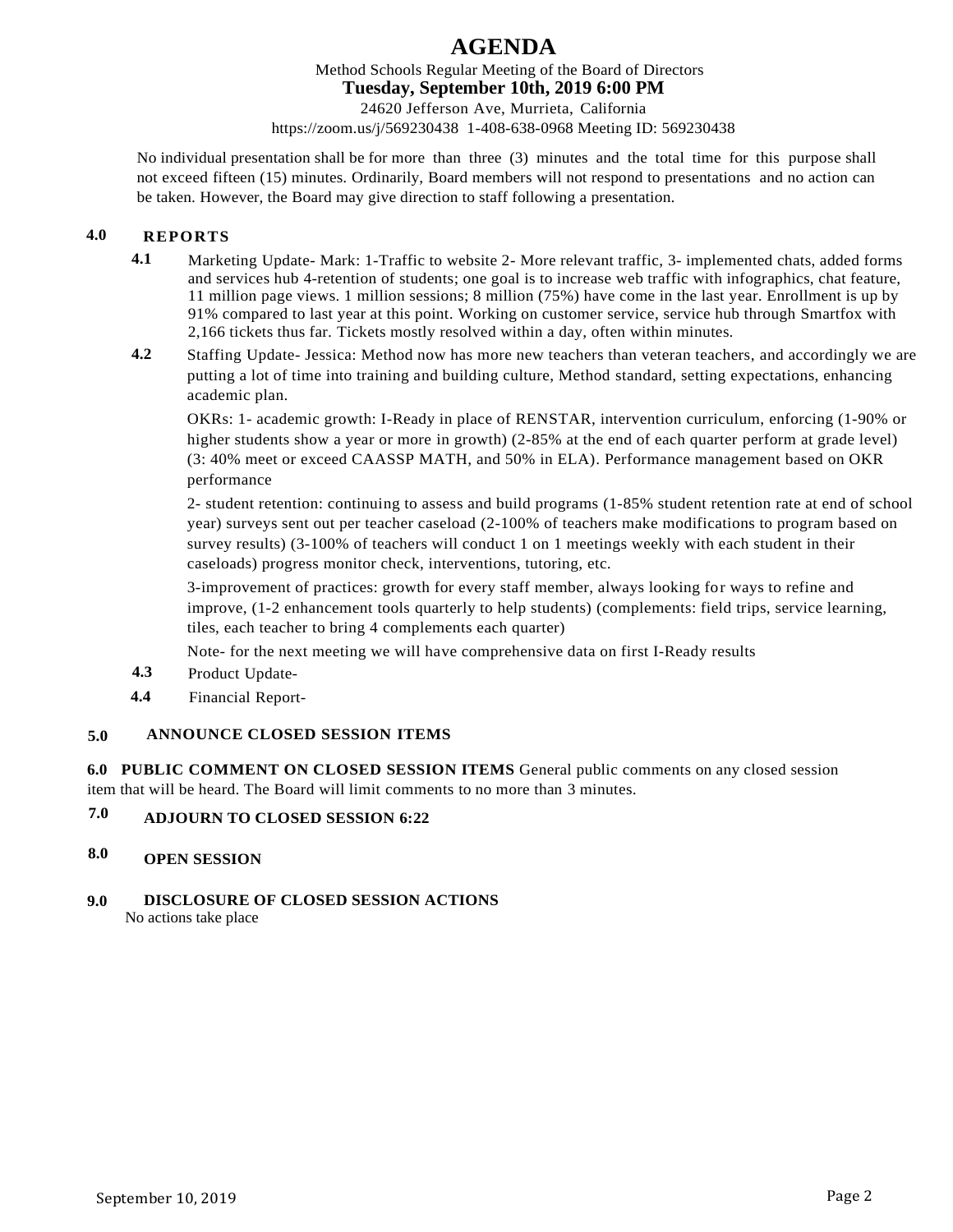Method Schools Regular Meeting of the Board of Directors

**Tuesday, September 10th, 2019 6:00 PM**

24620 Jefferson Ave, Murrieta, California

https://zoom.us/j/569230438 1-408-638-0968 Meeting ID: 569230438

## **10.0 ACTION ITEMS**

**10.1 2018-19 Unaudited Actuals Reports** The Board will be asked to approve the 2018-19 unaudited actuals reports

Cory: Pg 18 summary; shows great growth. Several years of revenue, goal of setting aside 10% each year, responsible growth and no debt, Method saves money by not paying into pension and building own curriculum is a large cost savings.

Motion: Carolyn Second: Steve Aye: 4 Nay: 0

**10.2 2018-19 Education Protection Act Expenditure Plan** The Board will be asked to approve the 2018-19 Education Protection Act Expenditure Plan

Motion: Steve Second: Gloria Aye: 4 Nay:

**10.3 2018-19 Encumbered Expenditures** The Board will be asked to approve the 2018-19 Encumbered Expenditures

Allocate 19/20 back to 18/19- let auditors know that we have an ongoing project with the curriculum and SIS development, have spent almost all curriculum dollars for this year

Motion: Carolyn Second: Gloria Aye: 4 Nay: 0

### **11.0 INFORMATION/DISCUSSION/ACTION**

**11.1 Board Policy Manual** The Board will be presented with a draft of the Board Policy Manual for review and discussion

Notes: Presented draft of board policy manual

### **12.0 CONSENT ITEMS**

All matters listed under the consent agenda are considered by the Board to be routine and will be approved/enacted by the Board in one motion in the form listed below. Unless specifically requested by a Board member for further discussion or removed from the agenda, there will be no discussion of these items prior to the Board votes on them.

### **12.1 Approval of Regular Meeting Minutes**

12.1.1 June 11<sup>th</sup>, 2019 12.1.2 August 20<sup>th</sup>, 2019 12.1.3 Warrants for June 2019-August 2019 12.1.4 Method Check Register for June 2019-August 2019 Motion: Steve Second: Carolyn Aye: 4 Nay:0

### **13.0 UPCOMING AGENDA ITEMS**

This is a list of known items that will appear on future agendas:

Additional policies to be approved and added to Board Policy Manual